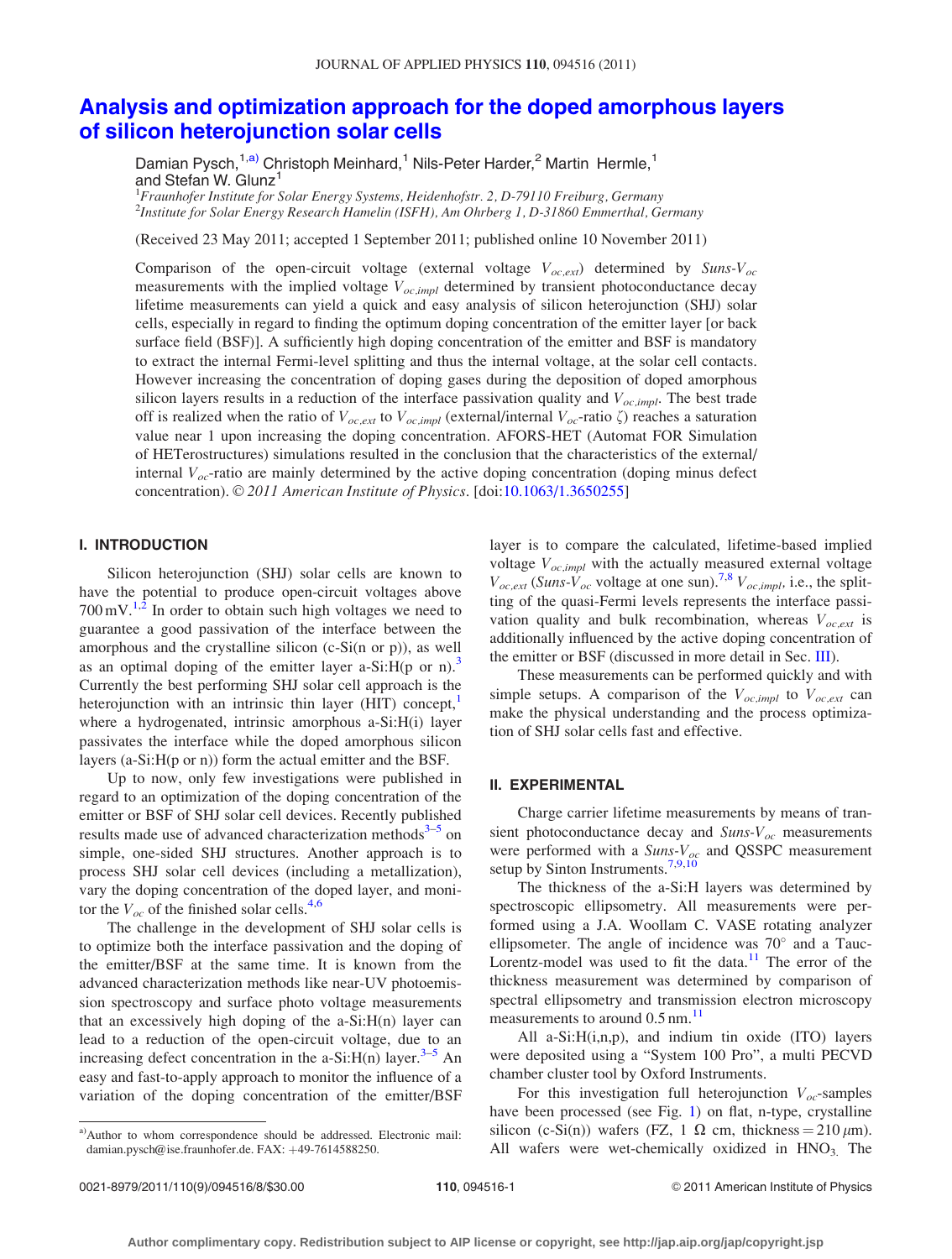<span id="page-1-0"></span>grown chemical oxide was then removed by a short 1%-HF dip prior to the deposition of a thin, intrinsic, hydrogenated amorphous silicon layer  $(a-Si:H(i))$ .<sup>12</sup> The BSF on the rear side of all  $V_{oc}$ -samples was built of 5 nm a-Si:H(i), 15 nm ndoped, hydrogenated, amorphous silicon carbide a-SiC:H(n), and 80 nm ITO. On the front side also a 5 nm a-Si:H(i) layer was deposited. For the doped emitter layer (10 nm a-Si:H(p)), the doping gas concentration of diborane  $[B_2H_6]$  has been varied from 0 to 30 sccm.

For the optimization of the  $[B_2H_6]$  gas phase concentration during the deposition of the a-Si:H(p) layer we substituted the  $H_2$  gas flow, which was already present for the optimized a-Si: $H(i)$  deposition process<sup>[13](#page-7-0)</sup> subsequently with the doping gas  $[B_2H_6]$  diluted in  $H_2$  (concentration of 1%)  $[B_2H_6]$  in H<sub>2</sub>). Thus the total gas flow and ratio of H<sub>2</sub>:SiH<sub>4</sub> remained approximately constant, with only the concentration of  $[B_2H_6]$  being varied.

# III. EXPERIMENTAL RESULTS ON DOPING DEPENDENCE OF  $V_{oc,ext}$  AND  $V_{oc,impl}$

For SHJ solar cells including an ITO layer on the front and back side it is not necessary to process the metal contacts at the front and back side in order to analyze the influence of the doping concentration dependence of the emitter or BSF layer on the external voltage. It is possible to measure the  $V_{oc,ext}$  value and the shape of the resulting series resistancefree IV-characteristic represented by the pseudo fill factor (PFF),  $^{10,14}$  $^{10,14}$  $^{10,14}$  by application of the Sinton Instruments Suns-V<sub>oc</sub> setup. If we further conduct a lifetime measurement using the Sinton Instruments WTC120 lifetime tester (in transient mode), the electron and hole carrier densities at an illumination density equal to one sun can be determined. This enables us to calculate the so-called implied voltage

$$
V_{oc,impl} = \frac{k_B T}{q} \ln \left( \frac{pn}{n_i^2} \right). \tag{1}
$$

T represents the temperature,  $k_B$  is the Boltzmann constant, q is the elementary charge,  $n$  is the electron concentration of the n-type wafer (which equals to the doping concentration in low level injection and to the excess carrier concentration for high level injection),  $p$  is the minority carrier (hole) density, and  $n_i$  is the intrinsic carrier density of crystalline silicon  $(n_i = 10^{10} \text{ cm}^{-3})$ . The implied voltage  $V_{oc,impl}$  represents a measure of the interface passivation and bulk recombination and thus of the splitting of the quasi Fermi level within the wafer. This argument is based on the fact that a wafer passivated with just an intrinsic amorphous silicon layer can show a very high implied voltage; however, no external voltage can be determined (see Fig. 2, lowest  $[B_2H_6]$  concentrations). The  $V_{oc,ext}$  value represents also a measure of interface passivation. However, additionally  $V_{oc,ext}$  is influenced by internal voltage losses like gradients in the majority carrier quasi-Fermi level. For example,  $V_{oc,ext}$  is influenced by the doping concentration built into the a-Si:H-layer. More precisely,  $V_{oc,ext}$  is influenced by the ratio between the excess carrier density and the active doping concentration in the doped a-Si:H layer (see Sec. [IV A](#page-2-0) and Eq.  $(5)$ ). If the majority carrier



FIG. 1. (Color online) Structure of SHJ  $V_{oc}$ -sample on an n-type c-Si wafer. Such  $V_{oc}$ -samples were used for all investigations in this publication.

concentration greatly exceeds the excess carrier concentration at the contacted regions the actually measurable voltage  $V_{oc,ext}$  represents the energy difference between the electron and hole Fermi levels at the n-type and p-type contact, respectively. Thus  $V_{oc,impl}$  is always the upper limit of  $V_{oc,ext}$ .

The rear sides of the  $V_{oc}$ -samples shown in Fig. 1 consist of a layer stack as described in the Experimental section and is assumed to create an ideal BSF, which is not limiting the performance of the sample. The dependence of  $V_{oc,ext}$  and the  $V_{oc,impl}$  on an increasing [B<sub>2</sub>H<sub>6</sub>] concentration is shown in Fig. 2. An increase of the doping concentration results in an approximately linear decrease of  $V_{oc,impl}$  which indicates that the interface passivation quality suffers. Three regions can be distinguished for the  $V_{oc,ext}([B_2H_6])$  dependence: (I) low doping concentration and  $V_{oc,ext}$ , (II) best doping concentration and  $V_{oc,ext}$ , and (III) very high doping concentration and reduced  $V_{oc,ext}$ .

It needs to be mentioned that for a-Si:H layers it is most likely not valid to assume that the relation between the  $[B<sub>2</sub>H<sub>6</sub>]$  concentration and the actual ionized dopant concentration in the a-Si:H layer is directly proportional. However



FIG. 2. (Color online) Dependence of the  $V_{oc,ext}$  and  $V_{oc,impl}$  measurements on the doping concentration of the a-Si: $H(p)$  layer in an a-Si: $H(i+p)$  layer stack. Lines are guides to the eye.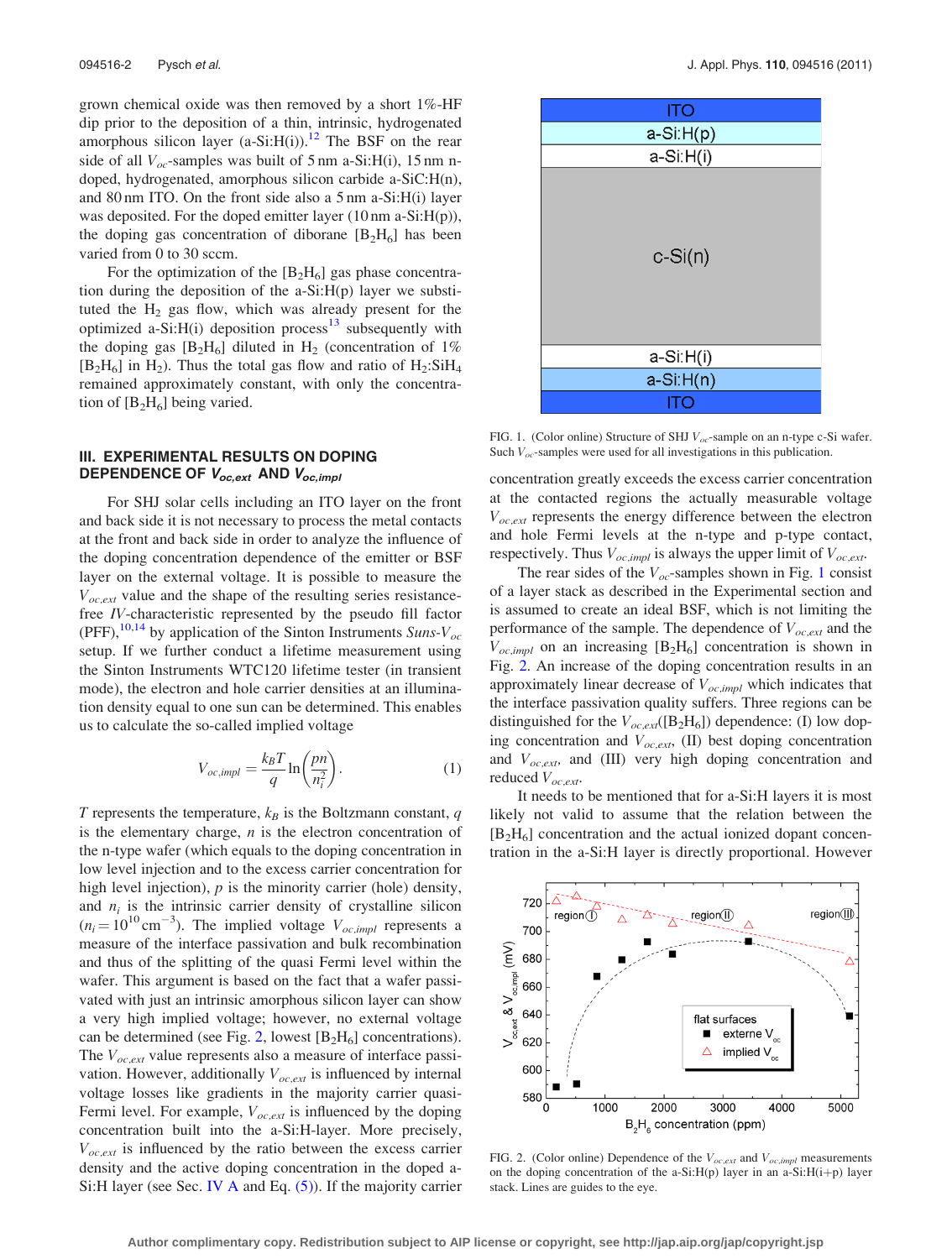<span id="page-2-0"></span>in our case a strictly monotonic increase of the ionized dopants in relation to the  $[B_2H_6]$  increase can be assumed up to 3000–4000 ppm of  $[B_2H_6]$ . This conclusion is based on the facts: (i) The  $V_{oc,impl}$  is monotonically decreasing with increasing  $[B_2H_6]$  flow, and (ii) the  $V_{oc,ext}$  [B<sub>2</sub>H<sub>6</sub>] behavior (as shown in Fig. [2](#page-1-0)) and discussed in Sec. IV, can only be explained if the ionized dopant concentration increases monotonically with the  $[B_2H_6]$  flow. For  $[B_2H_6]$  concentrations above 4000 ppm no clear conclusion can be drawn from the data. However, we assume the active doping concentration to be reduced due to a strong increase of the defect density (see Sec. IV). Thus, based on the just described argumentation, we assume the concentration of the active doping atoms to be a quadratic function with respect to the  $[B_2H_6]$ concentration/flow.

Figure 3 shows the ratio of  $V_{oc,ext}$  and  $V_{oc,impl}$  in dependence of the doping concentration of the a-Si:H(p) layer. This ratio will be referred as *external/internal*  $V_{oc}$ -ratio  $\zeta$  in the following. The  $\zeta$  plot in Fig. 3 shows the approach of the increasing  $V_{oc,ext}$  to the dropping  $V_{oc,impl}$  value. The optimum doping concentration is obtained when the  $\zeta$  value approaches 1 with increasing  $[B_2H_6]$  concentration, where the difference between the Fermi energies at the ITO contacts equals (approximately) to the local quasi Fermi level separation within the volume of the wafer. For a more detailed illustration of the observation presented up to now and for a better understanding of the results to be shown in the following sections, please compare the quasi Fermi level splitting illustrated in Fig. 4: solid line of the quasi Fermi level represents the optimum concentration doping case (comparable to  $[B_2H_6]$  around 2100 ppm, emitter in low injection) and the broken line represents a too low doping concentration (comparable to  $[B_2H_6]$  around 600 ppm, emitter in high injection). Since  $V_{oc,ext}$  cannot be higher than  $V_{oc,impl}$ , the  $\zeta$  ratio equal to one is the theoretical limit. Figure 3 can also be divided into the same three regions as depicted in Fig. [2.](#page-1-0)

For a-Si:H(p) emitters the PFF, which characterizes the series resistance free jV-curve measured with the  $Suns-V_{oc}$ set-up, is found to be dependent on the doping concentra-



FIG. 3. *External/internal*  $V_{oc}$ -ratio  $\zeta$  ( $V_{oc,exf}/V_{oc,impl}$ ) in dependence of the doping concentration of the a-Si:H(p) layer. The  $V_{oc}$ -ratio  $\zeta$  between the increase of the doping concentration and the decrease of the interface passivation is best in the region around 2000 ppm where the ratio first reaches a saturation level. Since the  $V_{oc,ext}$  cannot be higher than the  $V_{oc,impl}$  the ratio of 1 is the theoretical limit. The line is a guide to the eye.



FIG. 4. (Color online) Schematic energy band diagram of an a-Si:H(p) emitter on a c-Si(n) wafer structure under illumination. Illustrated are the electron affinities  $\chi_{a-Si}$ ,  $\chi_{c-Si}$ , the band off-sets  $\Delta E_C$ ,  $\Delta E_V$ , the built-in voltage  $V_{built-in}$ - $V_{oc,ext}$ , and the splitting of the quasi Fermi level for the doping concentration representing the regions I and II of Figs. [2](#page-1-0) and 3.

tion.<sup>[8](#page-7-0)</sup> In Ref. 8 it is suggested that the maximum value obtained for the  $PFF-V_{oc,ext}$  product should be taken as a measure for the optimal doping concentration of a-Si:H(p) emitter layers.

# IV. THEORETICAL ASPECTS

## A. Influence of doping concentration on maximal achievable voltage

In order to gain a better theoretical understanding for the results presented in Sec. [III,](#page-1-0) we present in the following our investigations of the influence of a variation of the doping concentration  $N_{dop}$  on  $V_{oc,ext}$  and  $V_{built-in}$  (built-in voltage) of SHJ  $V_{oc}$ -samples by analytical calculations and AFORS-HET simulations.<sup>15</sup> For the sake of simplicity exclusively, only the influence of the doping variation on a front side junction SHJ solar cell will be discussed. In Fig. 4 a schematic energy band diagram of an a-Si:H(p) emitter on a c-Si(n) wafer structure under illumination is shown. The electron affinities  $\chi_{a-Si}$ ,  $\chi_{c-Si}$ , the band off-sets  $\Delta E_C$ ,  $\Delta E_V$ , the built-in voltage  $V_{built-in}$ ,  $V_{oc,ext}$ , and the splitting of the quasi Fermi level for the doping concentration representing regions I and II of Figs. [2](#page-1-0) and 3 are depicted.

The  $V_{built-in}$  value of any solar cell under illumination is reduced by the externally extracted voltage. This difference can be expressed analytically by the following formula (based on Ref. [16\)](#page-7-0) and is illustrated in Fig. 4,

$$
q(V_{built-in} - V_{oc,ext}) = \chi_{c-Si} - \chi_{a-Si}
$$

$$
+ k_B T \ln \left( \frac{p_{a-Si}}{N_{eff,VB,a-Si(p)}} \right)
$$

$$
- k_B T \ln \left( \frac{p_{c-Si}}{N_{eff,VB,c-Si(n)}} \right), \quad (2)
$$

with  $\chi_{c-Si} = 3.9 \text{ eV}$  and  $\chi_{a-Si} = 4.05 \text{ eV}$  representing the electron affinity of the crystalline and amorphous silicon, respectively.  $N_{eff,VB, c-Si(n)} = 1.04 \times 10^{19} \text{ cm}^{-3}$  and  $N_{eff,VB, a-Si(p)} = 1$  $\times$  10<sup>20</sup> cm<sup>-3</sup> represent the effective density of states of the valence band of the crystalline and amorphous silicon,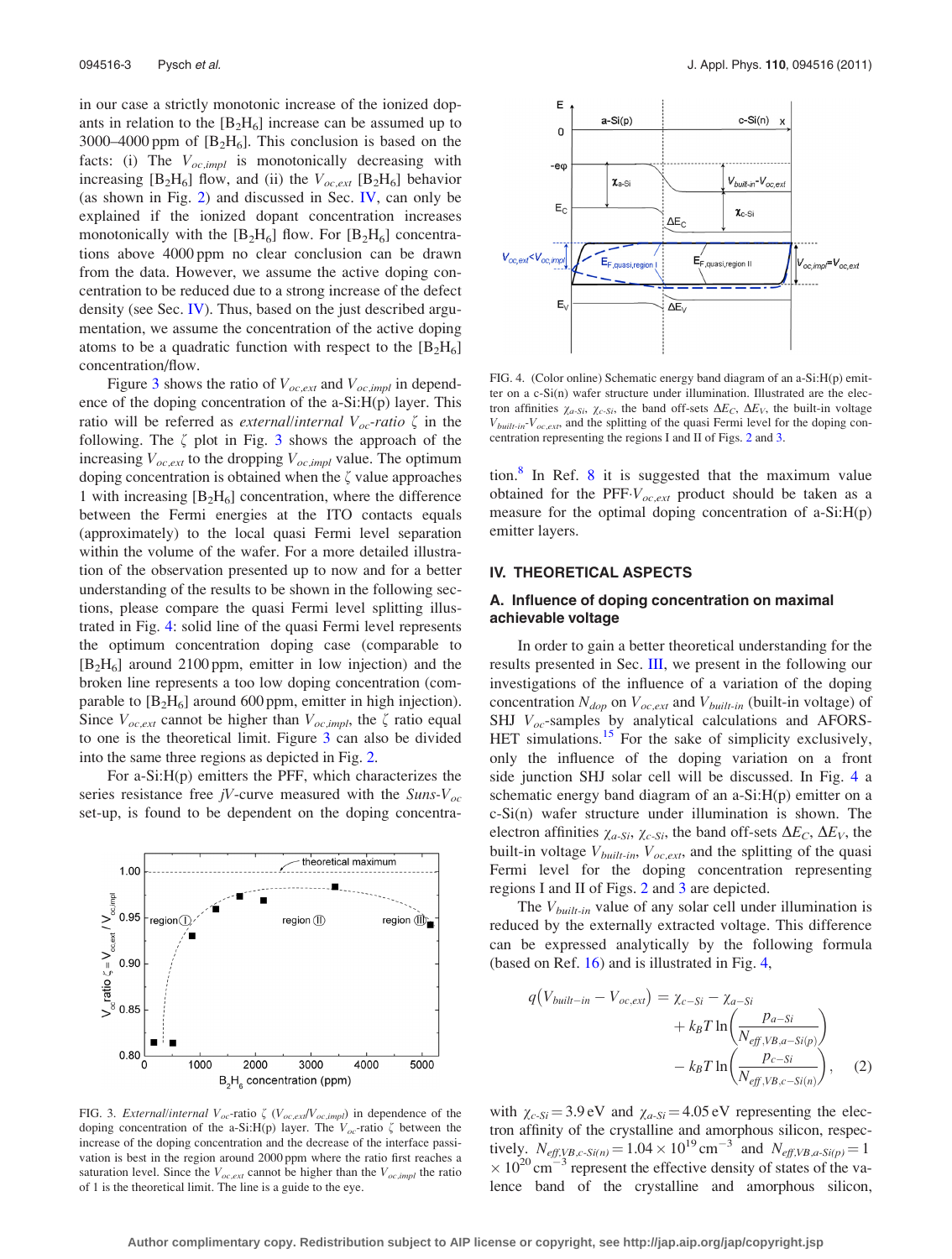<span id="page-3-0"></span>respectively.  $p_{c-Si}$  depicts the minority carrier concentration at the n-type wafer back side, and  $p_{a-Si}$  the majority hole carrier concentration at the a-Si:H(p) front side contact to the transparent conductive oxide. Both carrier concentrations are considered at an illumination density equal to one sun of the AM1.5 G spectrum. All parameters are taken from the AFORS-HET software.<sup>14</sup> For further details regarding the set of parameters applied for the simulations, please see Appen-dix A. Resolving Eq. [\(2\)](#page-2-0) after  $qV_{oc,ext}$  results in

$$
qV_{oc,ext} = qV_{built-in} - \chi_{c-Si} + \chi_{a-Si} - k_B T \ln \left( \frac{p_{a-Si}}{p_{c-Si}} \right) + k_B T \ln \left( \frac{N_{eff,VB,a-Si(p)}}{N_{eff,VB,c-Si(n)}} \right).
$$
 (3)

The majority carrier concentration at the a-Si:H(p) to transparent conductive oxide (TCO) contact can be also expressed as  $p_{a-Si} = N_{A,a-Si} + \Delta p_{a-Si}$ , with  $N_{A,a-Si}$  representing the doping concentration of the a-Si:H(p)-layer and  $\Delta p_{a-Si}$  the hole excess carrier concentration under illumination. Furthermore, the minority carrier concentration at the c-Si(n) back contact can be expressed as  $p_{c-Si} = n_i^2 \exp(\Delta E_F / k_B T) / (N_{D,c-Si})$  $+\Delta n_{c-Si}$ ) with  $N_{D,c-Si}$  representing the doping concentration of the c-Si(n) wafer (with a resistivity equal to 1  $\Omega$  cm) and  $\Delta n_{a-Si}$  the electron excess carrier concentration under illumination.  $\Delta E_F$  depicts the Fermi level splitting within the c-Si(n) wafer. All values related to the c-Si(n) wafer material are considered directly at the c-Si(n) back contact. An application of all just mentioned relations in Eq. (3) results in

$$
qV_{oc,ext} = qV_{built-in} + \Delta E_F - k_B T \ln \left( \frac{(N_{A,a-Si} + \Delta p_{a-Si})(N_{D,c-Si} + \Delta n_{c-Si})}{n_i^2} \right) + k_B T \ln \left( \frac{N_{eff,VB,a-Si(p)}}{N_{eff,VB,c-Si(n)}} \right) - \chi_{c-Si} + \chi_{a-Si}.
$$
 (4)

All material related values of the a-Si:H/c-Si heterojunction are summarized in the constant  $\beta$ . Applying the values of the electron affinities and effective densities of states as stated above, results in  $\beta = 0.21$  eV. It needs to be notices that  $\alpha \geq qV_{built-in} + \beta$  for all physically relevant cases.

If Eq. [\(2\)](#page-2-0) is considered in the dark  $V_{oc,ext}$  equals zero and the carrier concentration  $p_{a-Si}$ ,  $p_{c-Si}$  need to be replaced by the dark carrier concentrations  $p_{a-Si,0}$  and  $p_{c-Si,0}$ . Furthermore  $p_{a-Si,0}$  can be expressed by the doping concentration of the a-Si:H(p) layer  $N_{A,a-Si}$  and  $p_{c-Si,0}$  by  $n_i^2/N_{D,c-Si}$ . Appling all just mentioned relations in Eq.[\(2\)](#page-2-0) and resolving for the intrinsic carrier concentration results in  $n_i^2 = \exp(qV_{built-in}/qV_{built-in})$  $k_BT+\beta$ )/( $N_{A,a-Si}N_{D,c-Si}$ ). If this relation is now inserted in Eq. (4) we end up with

$$
qV_{oc,ext} = \Delta E_F - k_B T \left[ \ln \left( \frac{(N_{A,a-Si} + \Delta p_{a-Si})}{N_{A,a-Si}} \right) + \ln \left( \frac{(N_{D,c-Si} + \Delta n_{c-Si})}{N_{D,c-Si}} \right) \right].
$$
 (5)

In Eq. (5)  $V_{oc,ext}$  does not depend directly on the  $V_{built-in}$ any more, however the product of  $N_{A,a-Si}N_{D,c-Si}$  is still included (see Eq.(4)). Based on the expression for  $V_{oc,ext}$ shown in Eq.  $(5)$ , it can now be concluded that a reduction of  $V_{oc,ext}$  is caused if the emitter and/or the BSF are operated in high injection (i.e.,  $\Delta p_{a-Si} > N_{A,a-Si}$  and/or  $\Delta n_{c-Si} > N_{D,c-Si}$ ). Thus a too low doping of the emitter or BSF layer of a SHJ solar cell results in a loss of  $V_{oc,ext}$  due to losses caused by operation of the emitter and/or the BSF in high level injection and thus a gradient in the majority quasi Fermi level.

Three general rules can be listed for an optimally processed and nonlimiting doped emitter or BSF layer (region):

(i) The emitter (more precisely, the area below the metal or TCO contact area) must be in low injection for all applied illumination densities.

- (ii) The BSF (more precisely, the area below the metal or TCO contact area) must be in low injection for all applied illumination densities.
- (iii) The built-in voltage must be higher compared to the implied voltage. This is however only of relevance, if the emitter and the BSF region are in high injection.

### B. AFORS-HET simulations

The following simulations were determined for a  $TCO(80 \text{ nm})/a-Si:H(p)(5 \text{ nm})/c-Si(n)(300 \mu\text{m})/aluminum str$ ucture with the (free on demand) AFORS-HET software. No recombination currents at the ideal c-Si/a-Si:H interface and at the ideal, flatband, back side metal contact are taken into account. Thus in the following, we just analyze the influence of the doping variation of a front side junction SHJ solar cell for the sake of simplicity. This means we only consider an a- $Si:H(p)$  emitter layer on top of a c- $Si(n)$  bulk material. The application of an ideal flatband back side contact allows keeping the simulations more simple and stable, without limiting the generality of the results (see Table I for details). Since the BSF of the  $V_{oc,ext}$  samples under investigation in Sec. [III](#page-1-0) is assumed to be ideal, the SHJ-BSF is consequently in low injection for all measurements and does not influence  $V_{oc,ext}$ and  $V_{oc,impl}$ . Thus the term of Eq. (5) dependent on  $N_{D,c-Si}$  and

TABLE I. Parameter set for front and back side contact model applied for the AFORS-HET simulations of Secs. IV B and [V B](#page-6-0).

| Front side TCO to a- $Si:H(p)$ contact model      |                        |  |  |  |  |
|---------------------------------------------------|------------------------|--|--|--|--|
| Numerical model: M-S Schottky-contact (flat band) |                        |  |  |  |  |
| $SRV_{n.front}$ (cm/s)                            | $SRV_{p,front}$ (cm/s) |  |  |  |  |
| $10^{6}$                                          | $10^{6}$               |  |  |  |  |
| Back side c-Si(n) to Al contact model             |                        |  |  |  |  |
| Numerical model: M-S Schottky-contact (flat band) |                        |  |  |  |  |
| $SRV_{n,\text{back}}$ (cm/s)                      | $SRV_{p,back}(cm/s)$   |  |  |  |  |
| $10^{6}$                                          | $10^{-5}$              |  |  |  |  |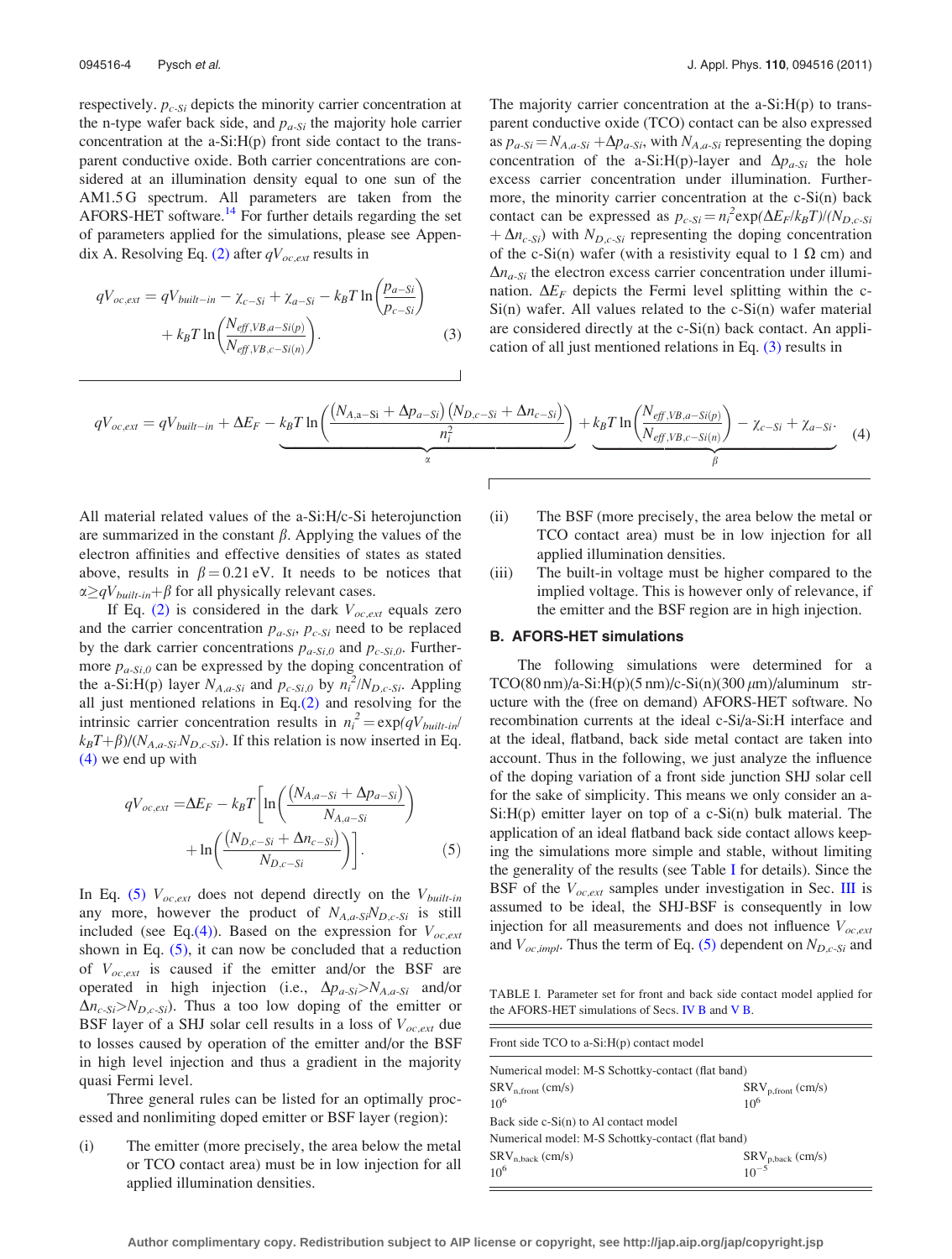<span id="page-4-0"></span>

FIG. 5. Gradients of the valence- and conduction band edge for an optimum doping concentration (comparable to a doping concentration around 2000 ppm of Sect. [III,](#page-1-0) solid black lines) and for a too low doping concentration (comparable to a doping concentration around 600 ppm of Sec. [III](#page-1-0), broken gray lines) without an external voltage applied and no illumination.

 $\Delta n_{c-Si}$  is considered to be negligible for all  $V_{oc,ext}$ -samples and AFORS-Het simulations.

It is assumed that all results and conclusion made in the following for an SHJ emitter layer are transferable to an amorphous silicon back surface field.

Figure 5 shows gradients of the valence, conduction band edge, and Fermi energy for an optimum doping concentration (comparable to a doping concentration around 2000 ppm of Sec. [III,](#page-1-0) solid black lines) and for a too low doping concentration (comparable to a doping concentration around 600 ppm of Sec. [III](#page-1-0), broken gray lines) without an external voltage applied and no illumination. Figure 6 shows the same devices under one sun illumination and opencircuit voltage conditions. It can be deduced from Figs. 5 and 6 that the doping concentration representing the  $[B_2H_6] = 600$  ppm samples of Sec. [III](#page-1-0), results in a reduced  $V_{built-in}$  and  $V_{oc,ext}$ , due to losses caused by an assumed high injection in the emitter (compare Figs. 5 and 6, see Eq. [\(5\)](#page-3-0)). For the doping concentration which is assumed to represent the  $[B_2H_6] = 2000$  ppm samples of Sec. [III](#page-1-0) an increased



FIG. 6. (Color online) Gradients of the valence, conduction band edge, and Fermi energy for an optimum doping concentration (see in Fig. 5) and for a too low doping concentration (see in Fig. 5) under illumination and working condition around the maximum power point of the solar cell ( $V = 590$  mV).



FIG. 7. (Color online) AFORS-HET simulations of the influence of the doping concentration of the a-Si:H(p)-layer (varied from  $N_{dop} = 1.5 \cdot 10^{19}$  to 2.5.10<sup>19</sup> cm<sup>-3</sup>) on  $V_{oc,ext}$  and  $V_{built-in}$ , for a defect density present in the a-Si:H(p) of  $N_{def} = 2.10^{19}$  cm<sup>-3</sup>. The Fermi level splitting within the c-Si(n) at the c-Si(n) back side (at 300  $\mu$ m) as well as the difference  $V_{built-in}-V_{oc,ext}$  are shown, too.

 $V_{built-in}$  is observed (see Fig. 5) and  $V_{oc,ext}$  equals  $V_{oc,impl}$ very well and no high injection is assumed in the emitter layer (see Figs. 6 and 7).

In order to gain a better understanding of the influence of the doping concentration  $N_{dop}$  of the a-Si:H(p)-layer (varied from  $N_{dop} = 1.5 \cdot 10^{19}$  to  $2.5 \cdot 10^{19}$  cm<sup>-3</sup>) on  $V_{oc,ext}$  and  $V_{built-in}$ , AFORS-HET simulations were performed for a defect density (with a Gaussian distribution) present in the a-Si:H(p) of  $N_{def} = 2.10^{19}$  cm<sup>-3</sup> (see Fig. 7 and Table [II](#page-5-0)). Furthermore the Fermi level splitting within the c-Si(n) (exactly at the c-Si(n) back side, at  $300 \mu m$ ) is shown, too. For the calculation of the  $V_{built-in}$  we need to determine the hole carrier density at the front and back interface in the dark (i.e.  $V_{oc,ext} = 0$  mV, see Eq. [\(2\)](#page-2-0)).

For  $N_{dop} > 2.1 \cdot 10^{19} \text{ cm}^{-3}$  (i.e.  $N_{dop} > N_{def}$ ) the built-in voltage and  $V_{oc,ext}$  saturate, and the voltage difference  $V_{built-in}$ - $V_{oc,ext}$  is assumed to be determined by intrinsic recombinations within the a-Si: $H(p)$ -layer and the c-Si(n) wafer (see Fig. 7). In reference to Eq. [\(5\)](#page-3-0) it is assumed that the emitter and the wafer are in low injection and no losses are active due to an insufficient doping of the emitter or of the bulk material (compare to region II in Fig. [2\)](#page-1-0). For  $N_{dop} < 2.0 \times 10^{19}$  cm<sup>-3</sup> (i.e.,  $N_{dop} < N_{def}$ ) the  $V_{oc,ext}$  and built-in voltage are strongly reduced, and the voltage difference  $V_{built-in}$ - $V_{oc,ext}$  is assumed to be limited by reduced selectivity of the pn-junction, and due to a high injection in the emitter region evoked by an insufficient doping (compare to region I in Fig. [2](#page-1-0)).

#### C. Discussion of experimental results

From Fig. 7 it can now be concluded that as long as  $N_{dop} > N_{def}$ , the  $V_{oc,ext}$  is at a constant and high level (in our case 687 mV). Once  $N_{dop}$  comes close to  $N_{def}$ ,  $V_{oc}$  starts to decrease slowly. When  $N_{dop} = N_{def}$  the open-circuit voltage drops only a little to approximately 99% of its maximum value. If we assume that for the a-Si:H(p) layers under inves-tigation (Sec. [III,](#page-1-0) Figs. [2](#page-1-0) and [3](#page-2-0))  $N_{dop}$  is equal to  $N_{def}$  in the [B2H6] doping concentration range between 1500 and 2000 ppm, we can conclude a good agreement with the data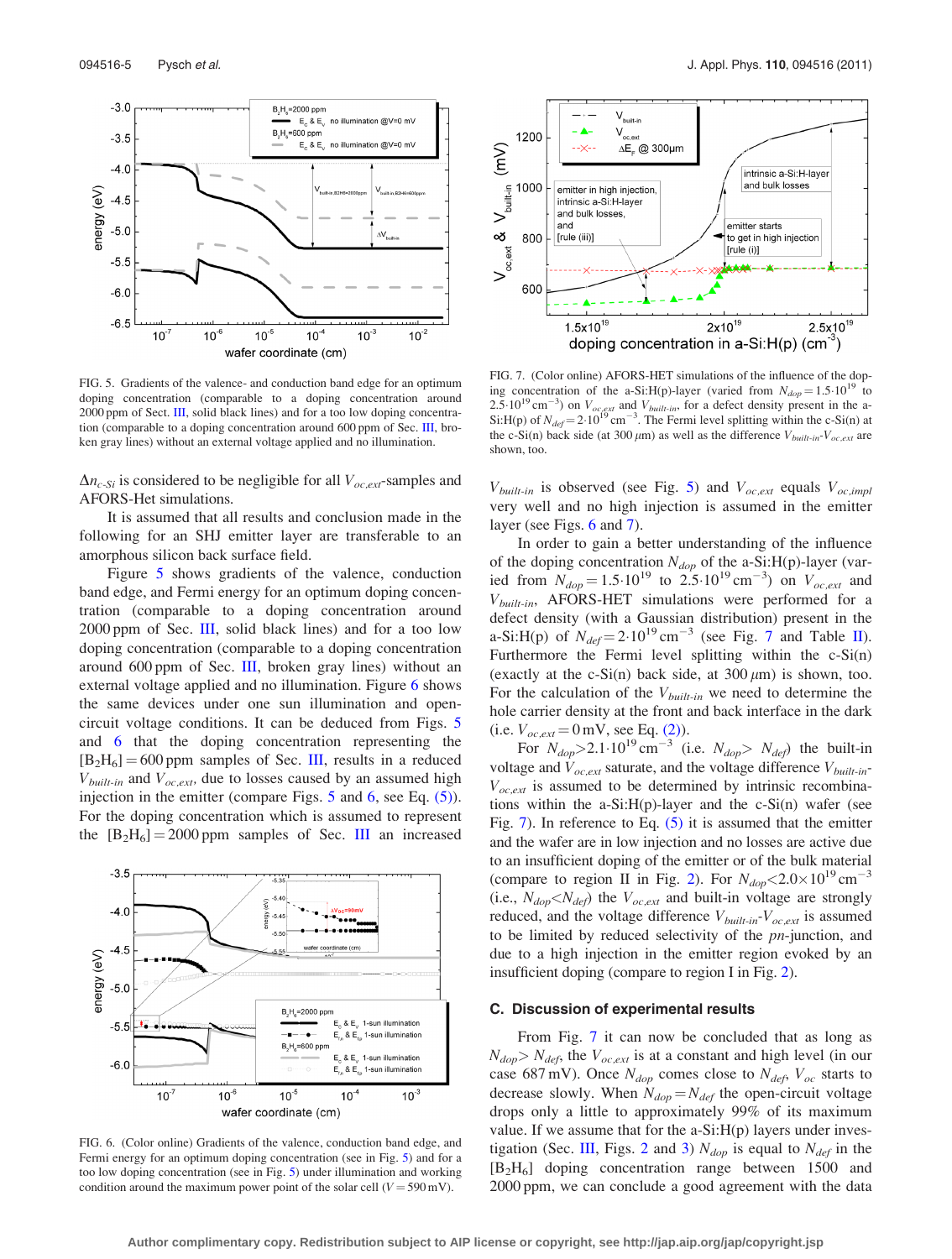| $a-Si:H(p)$ parameter           |                       | Midgap defects (Gauss)                    |                       | Urbach-tail defects                       |                      |
|---------------------------------|-----------------------|-------------------------------------------|-----------------------|-------------------------------------------|----------------------|
| $e_k$ (-)                       | 11.9                  | acceptor defects                          |                       | valence-tail                              |                      |
| $c_{a-Si}$ (eV)                 | 3.9                   | $N_{\text{tr,total}}$ (cm <sup>-3</sup> ) | $(2-3) \cdot 10^{19}$ | $N_{\text{tr,total}}$ (cm <sup>-3</sup> ) | $1.38 \cdot 10^{20}$ |
| $E_g = E_{g,opt}$ (eV)          | 1.72                  | $c_n$ (cm <sup>-3</sup> )                 | $1.3 \cdot 10^{-14}$  | $c_n$ (cm <sup>-3</sup> )                 | $7.10^{-16}$         |
| $N_c = N_v \, \text{(cm}^{-3})$ | $10^{20}$             | $c_n$ (cm <sup>-3</sup> )                 | $3.10^{-14}$          | $c_p$ (cm <sup>-3</sup> )                 | $7.10^{-16}$         |
| $\mu_e$ (cm <sup>2</sup> /Vs)   |                       | $E_{\text{gap}}$ (eV)                     | 1.2                   | $E_{VB, tail}$ (meV)                      | 68.8                 |
| $\mu_h$ (cm <sup>2</sup> /Vs)   |                       | donator defects                           |                       | conduct-tail                              |                      |
| $N_a$ (cm <sup>-3</sup> )       | $(1-5) \cdot 10^{19}$ | $N_{tr,total}$ (cm <sup>-3</sup> )        | $(2-3) \cdot 10^{19}$ | $N_{tr,total}$ (cm <sup>-3</sup> )        | $7.10^{19}$          |
| $N_d$ (cm <sup>-3</sup> )       | $\Omega$              | $c_n$ (cm <sup>-3</sup> )                 | $3.10^{-14}$          | $c_n$ (cm <sup>-3</sup> )                 | $7.10^{-16}$         |
| $v_e = v_h$ (cm/s)              | 10 <sup>7</sup>       | $c_p$ (cm <sup>-3</sup> )                 | $3.10^{-15}$          | $c_p$ (cm <sup>-3</sup> )                 | $7.10^{-16}$         |
| $\rho$ (g cm <sup>-3</sup> )    | 2.328                 | $E_{\text{gau}\beta}$ (eV)                | 1.1                   | $E_{CV\_tail}$ (eV)                       | 35                   |
| $d$ (nm)                        | 5                     | $s_{acc} = s_{don}$ (eV)                  | 0.22                  |                                           |                      |

<span id="page-5-0"></span>TABLE II. Parameter set for the midgap defect density, Urbach-tail defects, a-Si:H(p)-layer, and c-Si(n) wafer applied for the AFORS-HET simulations of Secs. [IV B](#page-3-0) and [V B.](#page-6-0)

shown in Fig. [2](#page-1-0) and [3](#page-2-0) and the simulations shown in Fig. [7.](#page-4-0) In case the just mentioned conclusion is valid, this may open a new potential to determine the total active defect density of an ultra thin, active a-Si:H(p) layer included in a working device with a comparison of  $V_{oc}([B_2H_6])$  values of differently deposited a-Si:H(p) layers. In the case that  $N_{dop} < N_{def}$  a significant drop of  $V_{built-in}$  and  $V_{oc,ext}$  is observed (see Fig. [7](#page-4-0)). Since  $N_{def}$  represents the peak position of a Gaussian distribution of mid gap defects  $N_{dop} < N_{def}$  does not mean that there are no active doping atoms left. For  $N_{dop} < N_{def}$  there are still active doping atoms, however, they are reduced drastically with the decrease of  $N_{\text{dop}}$ .

A more precise description of the defect states present in the a-Si:H(p) would take into account that  $N_{def}$  (as stated up to now) represents only the peak position of a Gaussian distribution of midgap defects and thus does not consider all other defect state above and below the peak defect state concentration. The same argument can be applied for a more realistic description of the actually present doping concentration. Hence a Gaussian distribution of the doping states should be also taken into account for the a-Si:H(p or n) layers. Since the AFORS-HET software offers only the opportunity to consider the Gaussian distribution of the defect states, all above state and all following discussions are related to the peak concentrations of  $N_{def}$  and  $N_{dot}$ . It is assumed that this simplification is not limiting the general conclusions drawn in the following.

All investigations shown above lead us to the conclusion that for silicon heterojunction solar cells the apparent doping concentration  $N_{app} \cong N_{dop} - N_{def}$  is the main parameter to achieve the maximum voltage. Thus in case of the results shown in Fig. [2](#page-1-0) we assume  $N_{dop} < N_{def}$  (small  $N_{app}$ ) for the increasing part of the  $V_{oc}([B_2H_6])$  (region I), and  $N_{dop} > N_{def}$ (high  $N_{app}$ ) for the saturating part (region II). Furthermore, we suggest that the decreasing part of the  $V_{oc}([B_2H_6])$  correlation (region III) can be understood as follows: It is known that the defect density increases with an rising doping concentration.<sup>4</sup> Thus we assume  $N_{app}$  to become very small again in region III. Hence for excessively high doping concentrations  $N_{def}$  is assumed to increase faster with a rising doping concentration than  $N_{dot}$  itself. Furthermore, the processed  $V_{ext}$ -samples are also influenced by the increased interface recombination which additionally reduces the considered voltages. In real SHJ solar cells  $N_{def}$  represents a total defect density combining both the defect states in the a-Si:H layers and at the a-Si:H/c-Si interface.

# V. ILLUMINATION DEPENDENCE

# A. Measurements of the illumination dependence of  $V_{oc,ext}$  and  $V_{oc,impl}$

In order to gain a deeper insight into the physics, a comparison of  $V_{oc,ext}$  to  $V_{oc,impl}$  illumination-dependent measurements have been performed. Figure 8 shows  $V_{oc,ext}$  over  $V_{oc,impl}$  for varying illumination density. The angle dissector line represents the *external/internal*  $V_{oc}$ -ratio  $\zeta = 1$  and thus a good balance between the best interface passivation and a sufficient doping of the emitter. This statement is only true for the lowest doping concentration that guarantees  $\zeta = 1$ . A higher concentration can still result in  $\zeta = 1$ . However, the implied voltage would be reduced by an increased defect



FIG. 8. (Color online)  $V_{oc,ext}$  and the implied voltage are plotted against each other for different illumination intensities and doping concentrations. The angle dissector line represents the ratio of 1 between the  $V_{oc,ext}$  and  $V_{oc,impl}$ . The light intensity values shown at the upper x-axis are only accurate for the 2150 ppm sample. For all other samples, the light intensity values represent only estimates.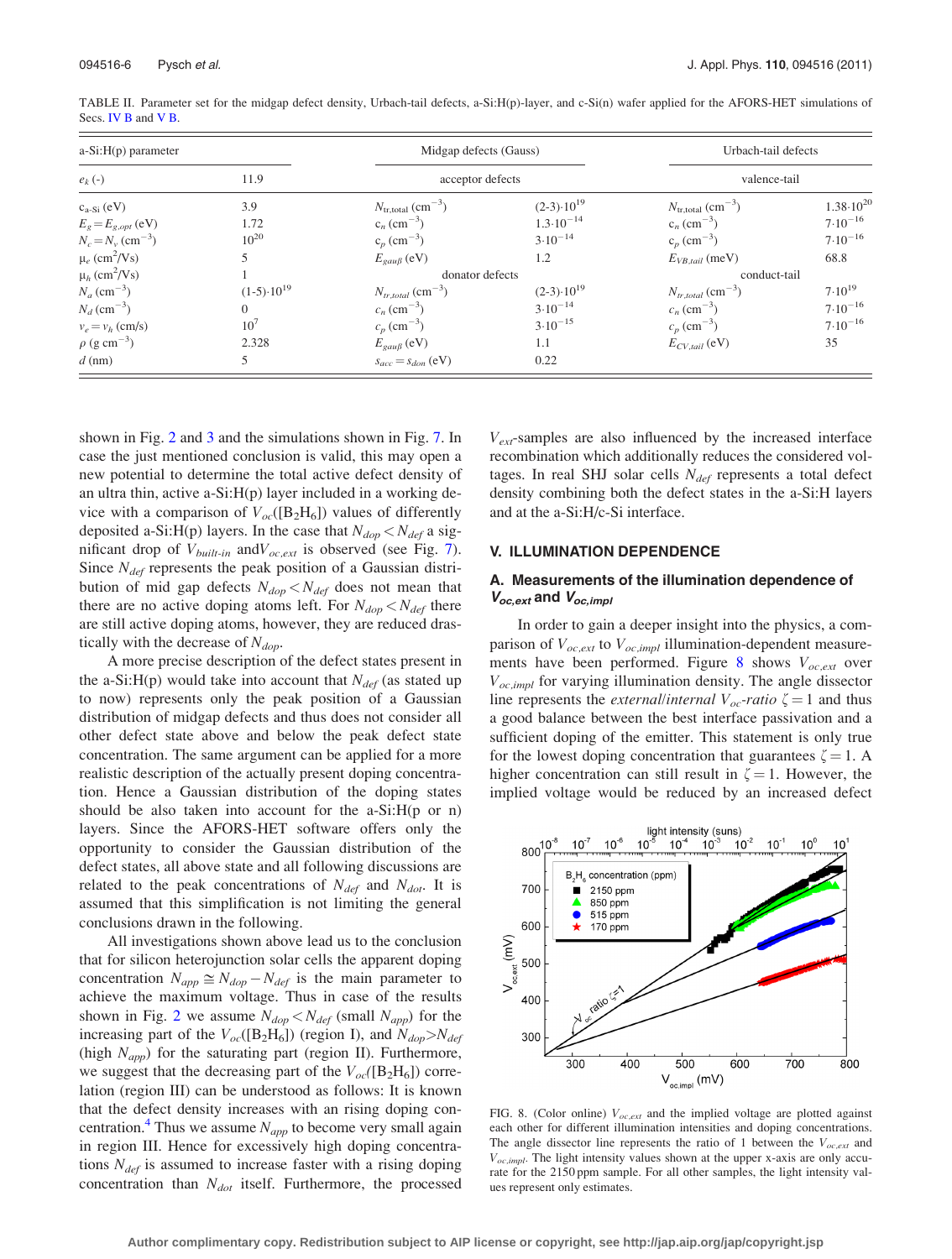<span id="page-6-0"></span>density in the emitter layer and at the interface. The sample with the highest doping concentration of 2150 ppm shown in Fig. [8](#page-5-0) is the only one that exhibits the ratio  $\zeta$  close to the illumination densities around one sun (compare Sec. [III](#page-1-0)). For this sample all measurement points are lined up along the angle dissector line for illumination densities smaller than one sun. A reduction of the doping concentration down to 170 ppm results in a decrease of the ratio and a lower slope of the  $V_{oc,ext}$  over  $V_{oc,impl}$  plot (see Fig. [8](#page-5-0)). A line fit to each measurement point set brings us to the conclusion that with a lower doping concentration the cross section point between the fit-line and the angle dissector line is shifted to lower illumination densities. With a reduction of the injection level for the lower doped emitter the level of high injection is reduced and  $\zeta$  closer to unity. At the illumination density given by the cross point of the angle dissector line and the line fit of the measurements points we observe an external/ *internal*  $V_{oc}$ -ratio  $\zeta = 1$  for the present doping concentration of the investigated sample. Hence reducing the doping concentration below the optimum results in a decline of the cross-section point. This section is considered as a reference system for the following simulation.

# B. AFORS-HET simulation of the illumination dependence

In order to confirm the measurements and drawn conclusions presented in Sec. [V A,](#page-5-0) AFORS-HET simulations have been performed for various illumination densities (see Fig. 9). The determined  $V_{oc,ext}$  values were directly extracted from the AFORS-HET software. The minority/majority carrier densities, which are present in the c-Si(n) wafer have been used to calculate the implied voltage by the application of Eq. [\(1\)](#page-1-0) (see Fig. 9). The total defect density  $N_{def}$  in the a-Si:H(p) layer and its doping concentration  $N_{dot}$  have been varied.



FIG. 9. (Color online)  $V_{oc,ext}$  and implied voltage determined using AFORS-HET simulation software for different illumination densities. The total mid gap defect density  $N_{def}$  in the a-Si:H(p) layer and the doping concentration  $N_{dot}$  have been varied. An n-type crystalline wafer with a ideal Al-rear side metallization ( $S_p = 1.10^{-3}$  cm/s and  $S_p = 1.10^6$  cm/s), an 5 nm a-Si:H(p) layer, and 80 nm of TCO on top was simulated. No interface defect density has been taken into account.

Very similar results can be observed for the simulation and the experimental measurements shown in Sec. [V A](#page-5-0) (compare Figs. [8](#page-5-0) and 9). With a reduction of the doping concentration the slope of the  $V_{oc,ext}$  versus  $V_{oc,impl}$  plot decreases and the cross-section point between the angle dissector line and the measurement point line-fit declines (see Figs. [8](#page-5-0) and 9). Furthermore, it can be concluded that an increase of the total defect density in the a-Si:H(p) layer reduces the ratio of  $V_{oc,ext}$  to  $V_{oc,impl}$  and the angle dissector line cross-section point. Thus for a-Si:H(p) layers with a higher quality (less defects) a lower doping concentration is needed to reach the same  $V_{oc,ext}$  value.

Based on the investigations presented in Secs. V A and V B the rough optimization approach is suggested, which can be followed by analyzing the following questions: (i) Are the measurement points lined up on the angle dissector line? If so, the doping concentration is good, however, it may even be too high. (ii) Are the measurement points lined up below the angle dissector line? In that case, bigger problems are present in the construction of the solar cell (e.g., a too low doping concentration or a to high defect density  $N_{def}$ ). A parallel shift of the measurement point down to lower  $V_{oc,ext}$  values can be interpreted as an increase in the defect density of the a-Si:H layer and thus a lowering of the present built-in voltage and/or the emitter (or BSF) layer is assumed to be in high level injection.

#### VI. CONCLUSION

In this publication we presented that a comparison of the open circuit voltage  $V_{oc}$  values: (i) external voltage  $V_{oc,ext}$  (determined by Suns- $V_{oc}$  measurements) to (ii) implied voltage  $V_{oc,impl}$  (determined by transient photoconductance decay lifetime measurements) can lead to a quick and easy analysis and characterization of SHJ solar cells, especially in regard to finding the optimum doping concentration of the emitter or BSF layer. The  $V_{oc,impl}$  represents the interface passivation and bulk quality. The  $V_{oc,ext}$  value additionally gives a measure of the active doping concentration. Increasing the concentration of dopants during the deposition of, e.g. an a-Si:H(p) layer reduces the interface passivation quality ( $V_{oc,impl}$ ) and increases the external voltage  $V_{oc,ext}$  value. The best external/internal  $V_{oc}$ -ratio  $\zeta$  is realized when the ratio of  $V_{oc,ext}$  to  $V_{oc,impl}$  first comes to a saturation point near one with an increasing doping concentration. Excessive doping concentrations impairs both  $V_{oc,ext}$  and  $V_{oc,impl}$ .

AFORS-HET simulations and theoretical considerations resulted in the conclusions that the externally extractable voltage  $V_{oc,ext}$  is mainly influenced by the operation conditions (high or low injection) of the doped layers and by the built-in voltage. Both influencing factors just mentioned are mainly determined by the apparent doping concentration (doping minus defect concentration).

Furthermore,  $V_{oc,ext}$  and  $V_{oc,impl}$  values have been measured and simulated (using AFORS-HET) in dependence of the illumination density, doping concentration, and the total defect density of a-Si:H(p) layers in regard to their influence on the passivation quality and built-in voltage. These